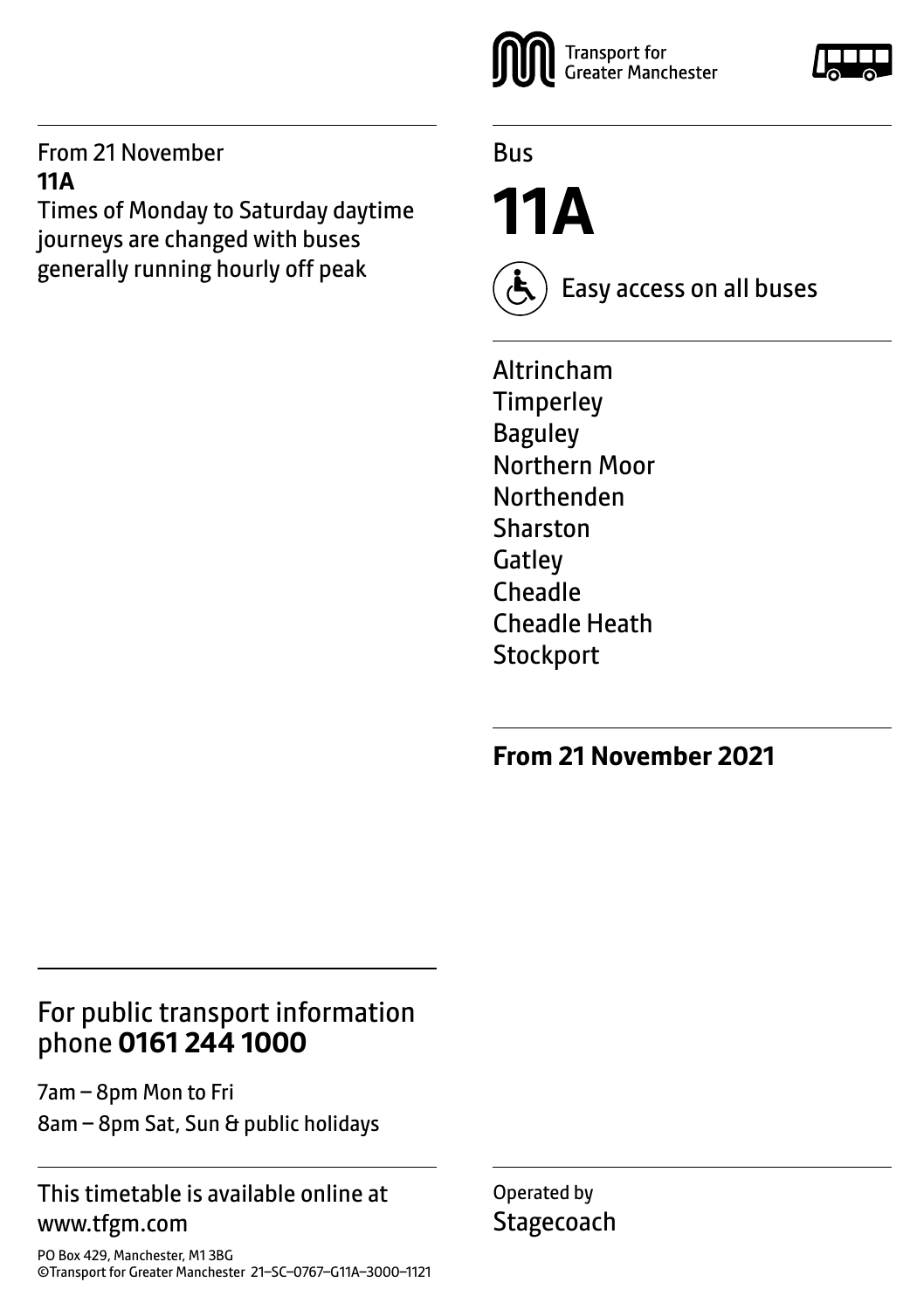## Additional information

## Alternative format

To ask for leaflets to be sent to you, or to request large print, Braille or recorded information phone 0161 244 1000 or visit www.tfgm.com

#### Easy access on buses



 Journeys run with low floor buses have no steps at the entrance, making getting on and off easier. Where shown, low floor buses have a ramp for access and a dedicated space for wheelchairs and pushchairs inside the bus. The bus operator will always try to provide easy access services where these services are scheduled to run.

## Using this timetable

Timetables show the direction of travel, bus numbers and the days of the week. Main stops on the route are listed on the left. Where no time is shown against a particular stop, the bus does not stop there on that journey. Check any letters which are shown in the timetable against the key at the bottom of the page.

## Where to find information about service changes

www.tfgm.com Bus station posters Leaflets from outlets.

## Tickets and information

Bus companies offer a range of tickets for use on their own buses. For travel on any service in the County, use System One tickets, including DaySaver. Travelshops provide tickets, information and journey planning advice on buses, trains and trams for work and pleasure.

## Using the 24 hour clock

Times are shown in four figures. The first two are the hour and the last two are the minutes.

0753 is 53 minutes past 7am 1953 is 53 minutes past 7pm



## Operator details

**Stagecoach** Head Office Hyde Road Ardwick **Manchester** M12 6JS Telephone 0161 273 3377

#### **Travelshops**

#### **Altrincham Interchange**

Mon to Fri 6.40am to 8.20pm Saturday 7.10am to 8.20pm Sunday\* 9.20am to 4.50pm

#### **Stockport Mersey Square**

Mon to Fri 7am to 5.30pm Saturday 8am to 5.30pm Sunday\* Closed

#### **Wythenshawe Interchange**

Mon to Fri 7am to 5.30pm Saturday 8.30am to 1.15pm and 2pm to 4pm Sunday\* Closed

\*Including public holidays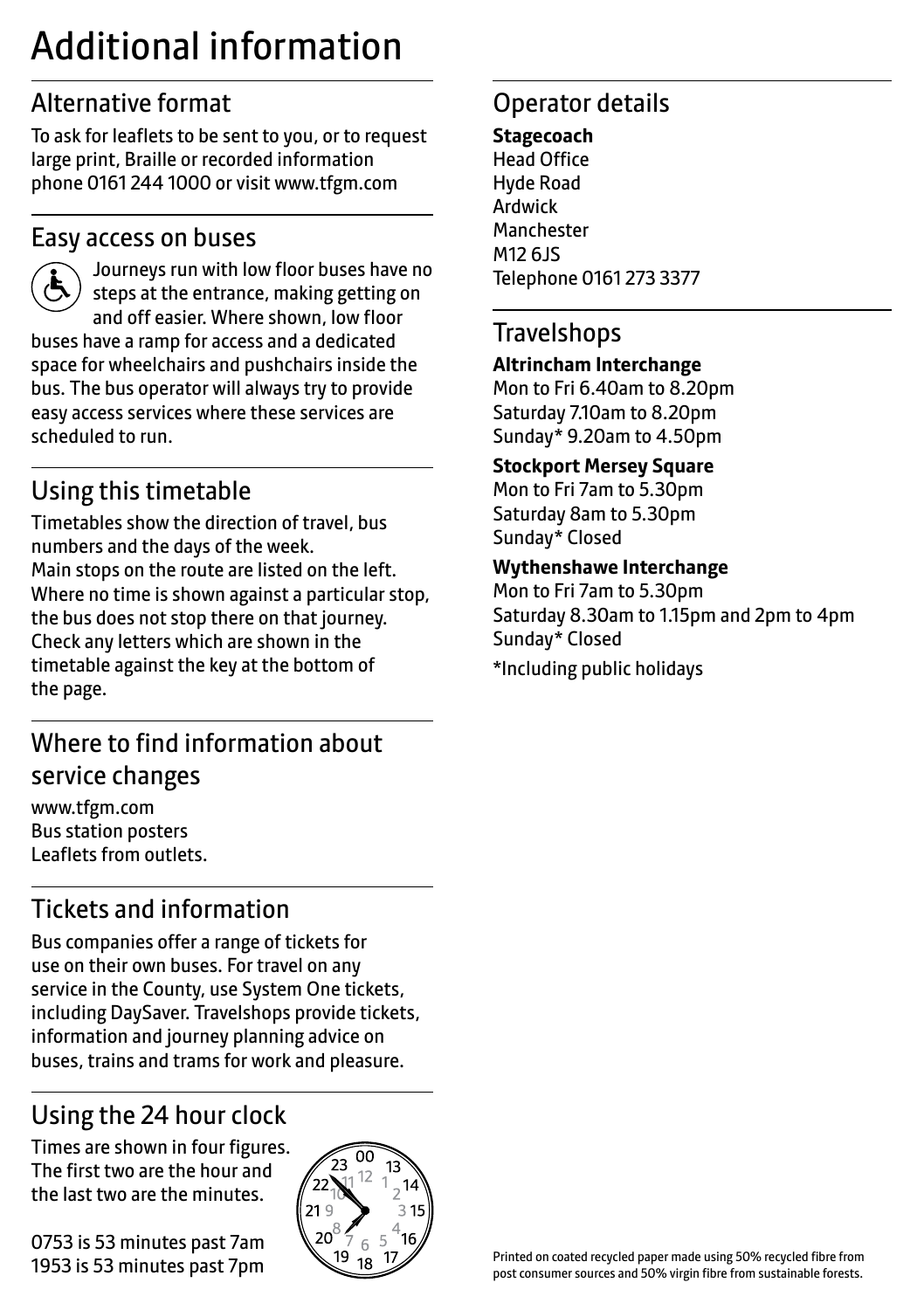#### Mondays to Fridays

|                               |           |                |      |                                    |           |      |      |       |           |                          |      |      |           |      |      |                          |                     | M         | M      |
|-------------------------------|-----------|----------------|------|------------------------------------|-----------|------|------|-------|-----------|--------------------------|------|------|-----------|------|------|--------------------------|---------------------|-----------|--------|
| Altrincham, Interchange       |           |                |      | 0628 0658 0728 0813 0857 0927 0957 |           |      |      |       | 1357      | 1507                     | 1542 | 1622 | 1707      | 1752 | 1834 | 1934                     |                     | 2034 2134 | - 2234 |
| Timperley, Methodist Church   |           |                |      | 0634 0704 0734 0819                | 0903 0933 |      | 1003 |       | 1403 1514 |                          | 1550 | 1630 | 1715      | 1800 | 1841 | 1939                     | 2039 2139           |           | - 2239 |
| Baguley, Brookway High School | 0640 0711 |                | 0741 | 0826 0910 0940 1010                |           |      |      | and   | 1410      | 1521                     | 1557 | 1637 | 1722      | 1807 | 1848 |                          | 1945 2045 2145 2245 |           |        |
| Northenden, Britannia Hotel   | 0648 0719 |                |      | 0750 0834 0918 0948 1018           |           |      |      | every | 1418      | 1529 1605 1647 1732 1816 |      |      |           |      |      | 1856 1952 2052 2152 2252 |                     |           |        |
| Sharston, Brownley Road       |           | 0654 0726 0757 |      | 0841                               | 0924 0954 |      | 1024 | hour  | 1424      | 1536 1613                |      |      | 1655 1740 | 1824 | 1903 |                          | 1958 2058 2158 2258 |           |        |
| Gatley, War Memorial          |           |                |      | 0658 0730 0803 0848 0931           |           | 1001 | 1031 | until | 1431      | 1544                     | 1621 | 1703 | 1748      | 1832 | 1910 |                          | 2003 2103 2203 2303 |           |        |
| Cheadle, White Hart           | 0702      | 0737           | 0810 | 0855 0937                          |           | 1007 | 1037 |       | 1437      | 1551                     | 1629 | 1711 | 1756      | 1839 | 1917 |                          | 2008 2108           | 2208 2308 |        |
| Cheadle, Councillor Lane      | 0705 0741 |                | 0815 | 0900                               | 0940      | 1010 | 1040 |       |           | 1440 1555                | 1633 | 1715 | 1800      | 1843 | 1921 | 2011                     | 2111                | 2211      | - 2311 |
| Stockport, Mersey Square      | 0716      | 0753           | 0827 | 0912                               | 0950      | 1020 | 1050 |       |           | 1450 1606                | 1644 | 1727 | 1812      | 1854 | 1931 | 2020                     | - 2120              | 2220 2320 |        |

#### **Saturdays**

֦

Ī

|                               | M    | M                   |                |      |       |      |      |                          | M              | M                   | M         | M      |
|-------------------------------|------|---------------------|----------------|------|-------|------|------|--------------------------|----------------|---------------------|-----------|--------|
| Altrincham, Interchange       |      | 0757 0857 0957      |                |      |       | 1657 | 1757 | 1847                     | 1934           | 2034 2134 2234      |           |        |
| Timperley, Methodist Church   |      |                     | 0803 0903 1003 |      |       | 1703 | 1803 | 1853                     | 1939           | 2039 2139 2239      |           |        |
| Baguley, Brookway High School | 0710 | 0810 0910 1010      |                |      | and   | 1710 | 1810 | 1900                     |                | 1945 2045 2145 2245 |           |        |
| Northenden, Britannia Hotel   |      | 0718 0818 0918 1018 |                |      | every | 1718 | 1818 | 1908 1952 2052 2152 2252 |                |                     |           |        |
| Sharston, Brownley Road       |      | 0724 0824 0924 1024 |                |      | hour  | 1724 | 1824 | 1914                     |                | 1958 2058 2158 2258 |           |        |
| Gatley, War Memorial          | 0731 | 0831 0931           |                | 1031 | until | 1731 | 1831 | 1921                     |                | 2003 2103 2203 2303 |           |        |
| Cheadle, White Hart           | 0737 | 0837                | 0937           | 1037 |       | 1737 | 1837 | 1927                     |                | 2008 2108           | 2208 2308 |        |
| Cheadle, Councillor Lane      |      | 0740 0840 0940 1040 |                |      |       | 1740 | 1840 | 1930                     | 2011           | - 2111              | 2211      | - 2311 |
| Stockport, Mersey Square      |      | 0750 0850 0950 1050 |                |      |       | 1750 | 1850 |                          | 1940 2020 2120 |                     | 2220 2320 |        |

M – Journey provided with the financial support of Transport for Greater Manchester

W– All bus 11A journeys are run using easy access buses. See inside front cover of this leaflet for details

**Summer times**: between mid July and early September, some timetables will be different. Check www.tfgm.com for details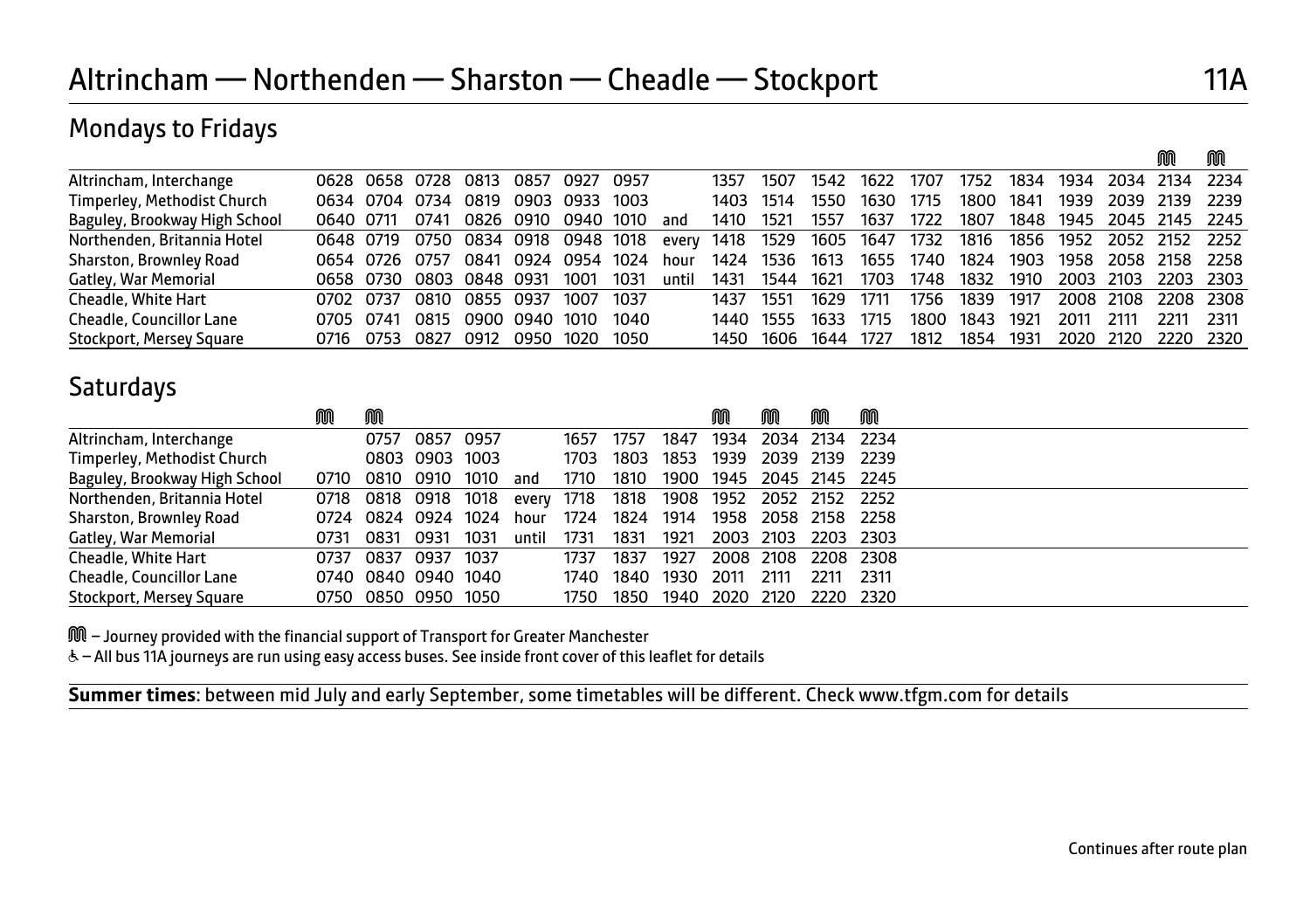# **11A**

#### Key

- $B$ us route
- $I =$ Train line
- **Tram line**
- Direction of travel
- Bus station/connection point
- $\overline{\text{F}}$  Train station
- **Metrolink stop**
- **H** Hospital
- 11A Terminus



Contains Ordnance Survey data ©Crown copyright and database right 2010 ©0100022610 Transport for Greater Manchester 2021 Transport for Greater Manchester uses reasonable endeavours to check the accuracy of information published and to publish changes to information in a timely manner. In no event will Transport for Greater Manchester be liable for any loss that may arise from this information being inaccurate.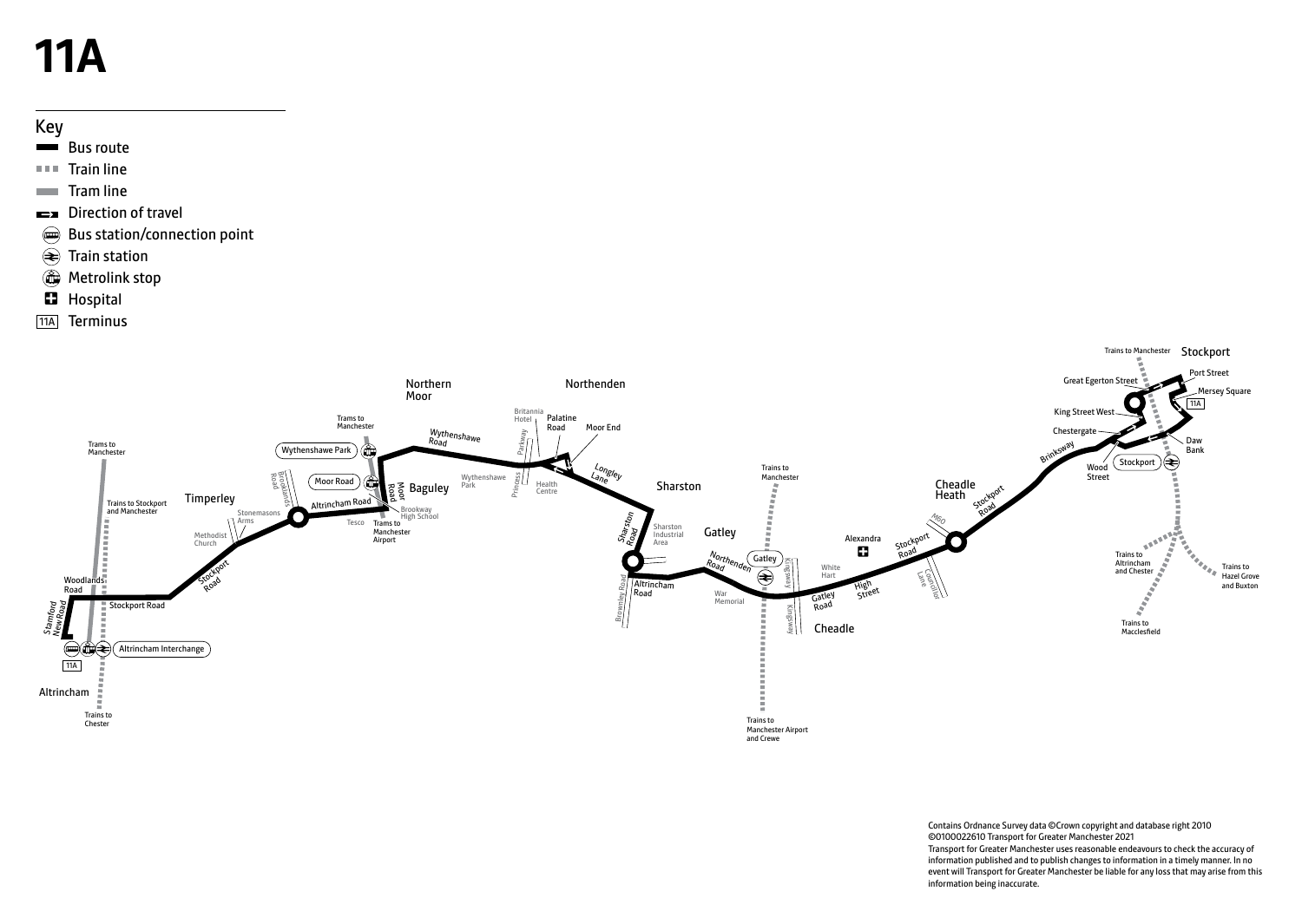#### Altrincham — Northenden — Sharston — Cheadle — Stockport 11A

#### Sundays and public holidays (except Christmas and New Year period)

|                               | M         | M                    |           | M    |  |
|-------------------------------|-----------|----------------------|-----------|------|--|
| Altrincham, Interchange       |           | 1002                 |           | 2302 |  |
| Timperley, Methodist Church   |           | 1008                 |           | 2308 |  |
| Baguley, Brookway High School | 0915      | 1015                 | and       | 2315 |  |
| Northenden, Britannia Hotel   |           | 0922 1022 every 2322 |           |      |  |
| Sharston, Brownley Road       | 0929 1029 |                      | hour 2329 |      |  |
| Gatley, War Memorial          |           | 0935 1035            | until     | 2335 |  |
| Cheadle, White Hart           | 0941 1041 |                      |           | 2341 |  |
| Cheadle, Councillor Lane      |           | 0944 1044            |           | 2344 |  |
| Stockport, Mersey Square      | 0954 1054 |                      |           | 2354 |  |

For details of buses during the Christmas and New Year period, please phone 0161 244 1000<br>M – Journey provided with the financial support of Transport for Greater Manchester

& - All bus 11A journeys are run using easy access buses. See inside front cover of this leaflet for details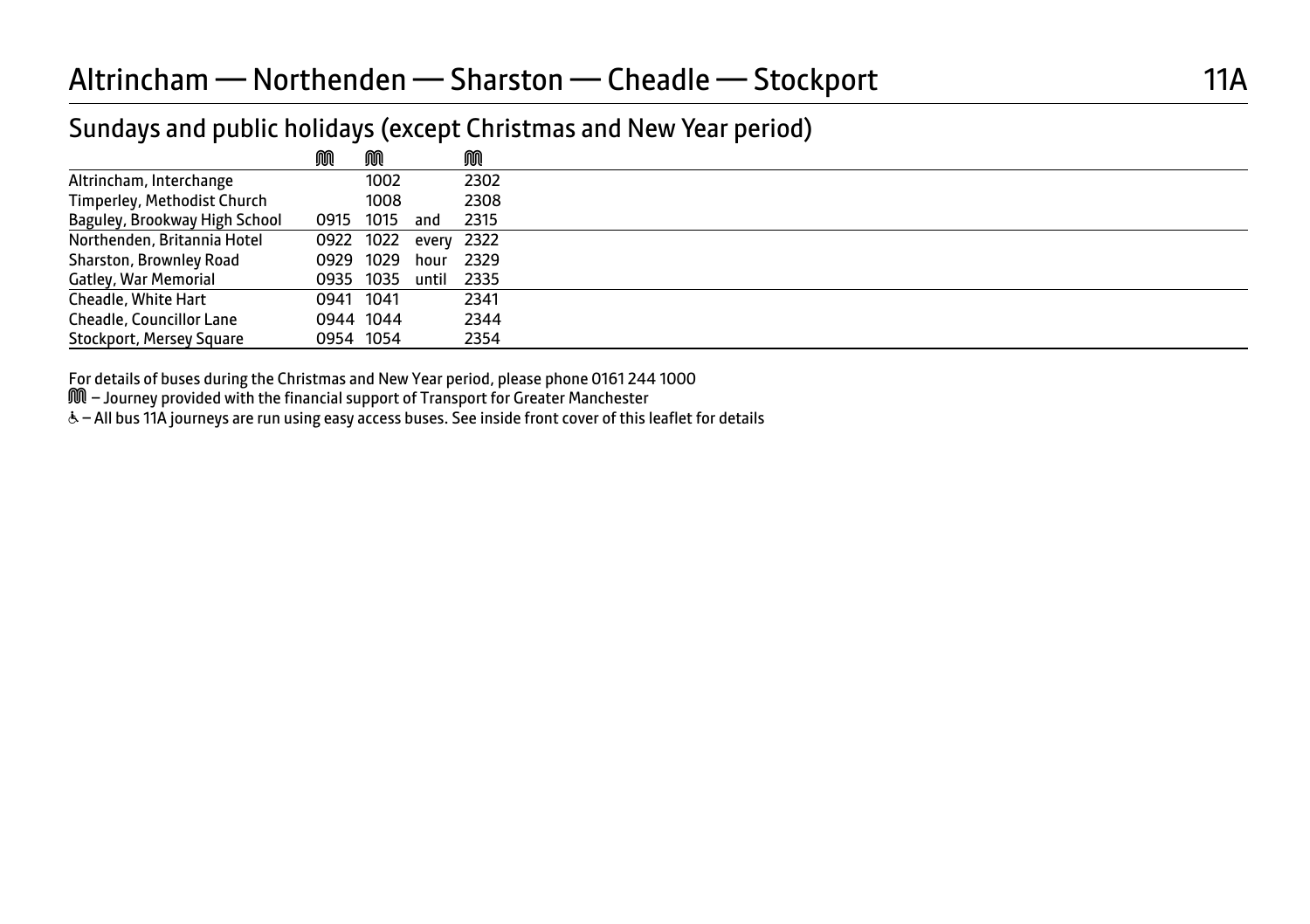#### Mondays to Fridays

|                             |      |      |      |      |      |      |      |       |      |      |      |      |      |      |      |      |      |      | M    |
|-----------------------------|------|------|------|------|------|------|------|-------|------|------|------|------|------|------|------|------|------|------|------|
| Stockport, Mersey Square    | 0558 | 0628 | 0658 | 0734 | 0813 | 0852 | 0957 |       | 1257 | 1402 | 1437 | 1507 | 1538 | 1624 | 1657 | 1735 | 1812 | 1907 | 1958 |
| Cheadle, Councillor Lane    | 0609 | 0640 | 0711 | 0748 | 0827 | 0906 | 1008 |       | 1308 | 1413 | 1448 | 1519 | 1552 | 1638 | 1711 | 1748 | 1824 | 1918 | 2008 |
| Cheadle, White Hart         | 0612 | 0643 | 0717 | 0754 | 0833 | 0911 | 1013 | and   | 1313 | 1418 | 1453 | 1525 | 1558 | 1644 | 1717 | 1753 | 1828 | 1921 | 2010 |
| Gatley, War Memorial        | 0617 | 0648 | 0722 | 0801 | 0840 | 0917 | 1018 | every | 1318 | 1423 | 1459 | 1533 | 1607 | 1653 | 1726 | 1800 | 1833 | 1925 | 2014 |
| Sharston, Brownley Road     | 0622 | 0653 | 0728 | 0807 | 0846 | 0922 | 1023 | hour  | 1323 | 1428 | 1505 | 1540 | 1614 | 1700 | 1733 | 1807 | 1839 | 1928 | 2018 |
| Northenden, Health Centre   | 0627 | 0659 | 0735 | 0814 | 0852 | 0928 | 1029 | until | 1329 | 1434 | 1511 | 1548 | 1623 | 1709 | 1742 | 1816 | 1847 | 1934 | 2023 |
| Baguley, Tesco              | 0635 | 0707 | 0745 | 0826 | 0903 | 0937 | 1037 |       | 1337 | 1442 | 1519 | 1556 | 1632 | 1718 | 1751 | 1825 | 1856 | 1940 | 2029 |
| Timperley, Methodist Church | 0640 | 0712 | 0750 | 0831 | 0908 | 0942 | 1042 |       | 1342 | 1447 | 1524 | 1601 | 1638 | 1724 | 1757 | 1831 | 1902 | 1944 | 2033 |
| Altrincham, Interchange     | 0647 | 0719 | 0800 | 0842 | 0917 | 0949 | 1049 |       | 1349 | 1454 | 1531 | 1610 | 1648 | 1734 | 1807 | 1840 | 1911 | 1950 | 2039 |
|                             |      |      |      |      |      |      |      |       |      |      |      |      |      |      |      |      |      |      |      |
|                             | M    | M    | M    |      |      |      |      |       |      |      |      |      |      |      |      |      |      |      |      |
| Stockport, Mersey Square    | 2058 | 2158 | 2258 |      |      |      |      |       |      |      |      |      |      |      |      |      |      |      |      |
| Cheadle, Councillor Lane    | 2108 | 2208 | 2308 |      |      |      |      |       |      |      |      |      |      |      |      |      |      |      |      |
| Cheadle, White Hart         | 2110 | 2210 | 2310 |      |      |      |      |       |      |      |      |      |      |      |      |      |      |      |      |
| Gatley, War Memorial        | 2114 | 2214 | 2314 |      |      |      |      |       |      |      |      |      |      |      |      |      |      |      |      |
| Sharston, Brownley Road     | 2118 | 2218 | 2318 |      |      |      |      |       |      |      |      |      |      |      |      |      |      |      |      |
| Northenden, Health Centre   | 2123 | 2223 | 2323 |      |      |      |      |       |      |      |      |      |      |      |      |      |      |      |      |
| Baguley, Tesco              | 2129 | 2229 | 2329 |      |      |      |      |       |      |      |      |      |      |      |      |      |      |      |      |
| Timperley, Methodist Church | 2133 | 2233 | 2333 |      |      |      |      |       |      |      |      |      |      |      |      |      |      |      |      |
| Altrincham, Interchange     | 2139 | 2239 | 2339 |      |      |      |      |       |      |      |      |      |      |      |      |      |      |      |      |

M – Journey provided with the financial support of Transport for Greater Manchester

W– All bus 11A journeys are run using easy access buses. See inside front cover of this leaflet for details

֦ **Summer times**: between mid July and early September, some timetables will be different. Check www.tfgm.com for details